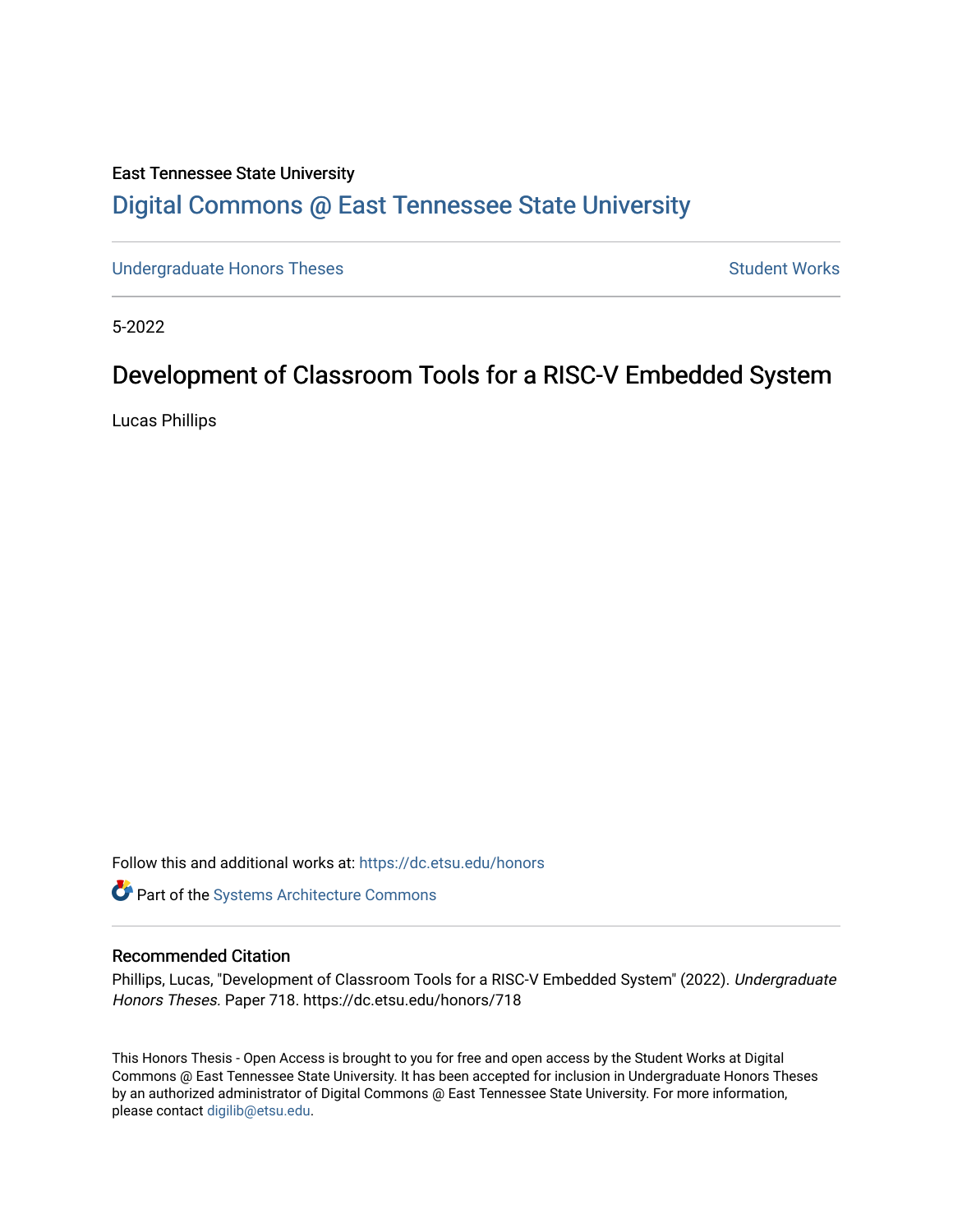#### Development of Classroom Tools for a RISC-V Embedded System

By

Lucas Scott Phillips

An Undergraduate Thesis Submitted in Partial Fulfillment of the Requirements for the University Honors Scholars Program Honors College and the Honors-in Computing Program College of Business and Technology East Tennessee State University

Lucas Phillips April 14, 2022

Lucas Phillips Date

Prof. Matthew Harrison, Thesis Mentor Date

April 14, 2022

Dr. Ghaith Husari, Reader Date

April, 14, 2022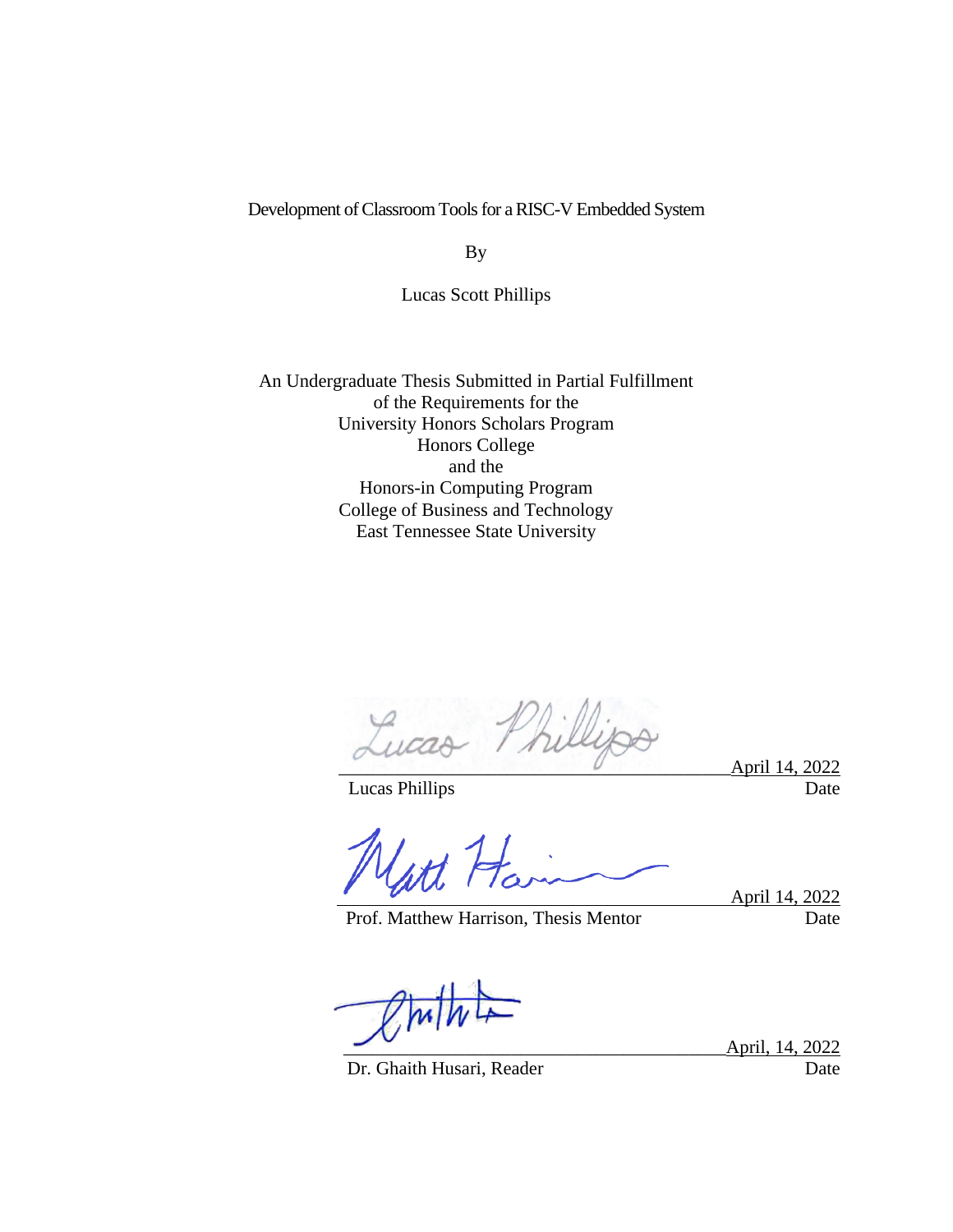### Abstract

<span id="page-2-0"></span>RISC-V is an open-source instruction set that has been gaining popularity in recent years, and, with support from large chip manufacturers like Intel and the benefits of its open-source nature, RISC-V devices are likely to continue gaining momentum. Many courses in a computer science program involve development on an embedded device. Usually, this device is of the ARM architecture, like a Raspberry Pi. With the increasing use of RISC-V, it may be beneficial to use a RISC-V embedded device in one of these classroom environments. This research intends to assist development on the SiFive HiFive1 RevB, which is a RISC-V embedded device. This device was chosen because of its ease of use, functionality-rich API, and affordability. In order to make developing with this board very approachable for a student, this research involved the development of a small suite of tools. These tools support common functionality like: building a source file into an executable ELF file, converting that ELF executable into an Intel HEX executable format that is required to run on the device, uploading the Intel HEX executable onto the device, and attaching a debug session to the program that is running on the device. With the help of this toolchain, developing on this RISC-V embedded device should be very approachable for most students.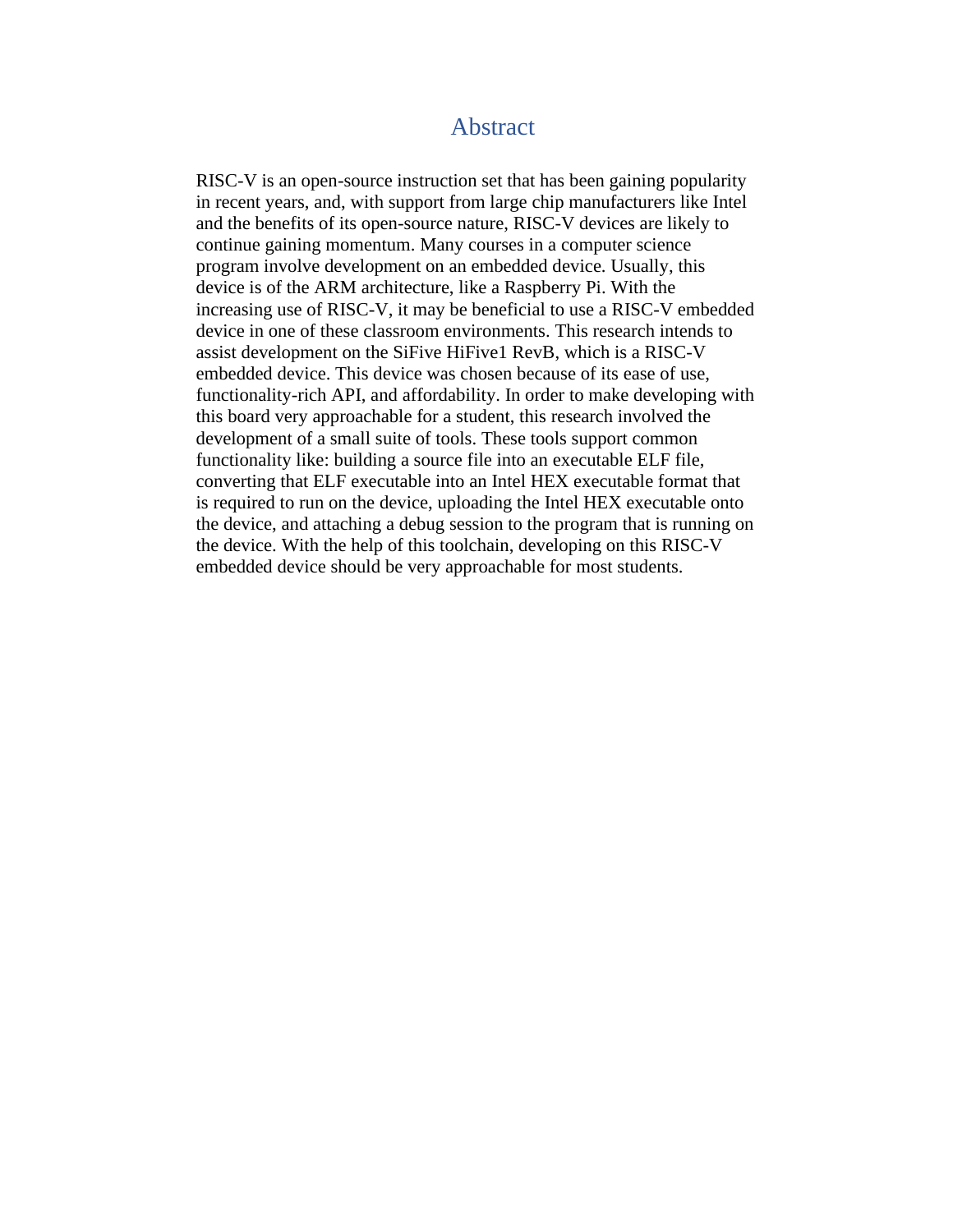# Contents

| $\mathbf{1}$ |     |  |  |  |  |  |  |  |
|--------------|-----|--|--|--|--|--|--|--|
|              | 1.1 |  |  |  |  |  |  |  |
|              | 1.2 |  |  |  |  |  |  |  |
|              | 1.3 |  |  |  |  |  |  |  |
| 2            |     |  |  |  |  |  |  |  |
|              | 2.1 |  |  |  |  |  |  |  |
|              | 2.2 |  |  |  |  |  |  |  |
|              | 2.3 |  |  |  |  |  |  |  |
|              | 2.4 |  |  |  |  |  |  |  |
|              | 2.5 |  |  |  |  |  |  |  |
|              | 2.6 |  |  |  |  |  |  |  |
| 3            |     |  |  |  |  |  |  |  |
|              | 3.1 |  |  |  |  |  |  |  |
|              | 3.2 |  |  |  |  |  |  |  |
|              | 3.3 |  |  |  |  |  |  |  |
|              | 3.4 |  |  |  |  |  |  |  |
|              | 3.5 |  |  |  |  |  |  |  |
| 4            |     |  |  |  |  |  |  |  |
| 5            |     |  |  |  |  |  |  |  |
| 6            |     |  |  |  |  |  |  |  |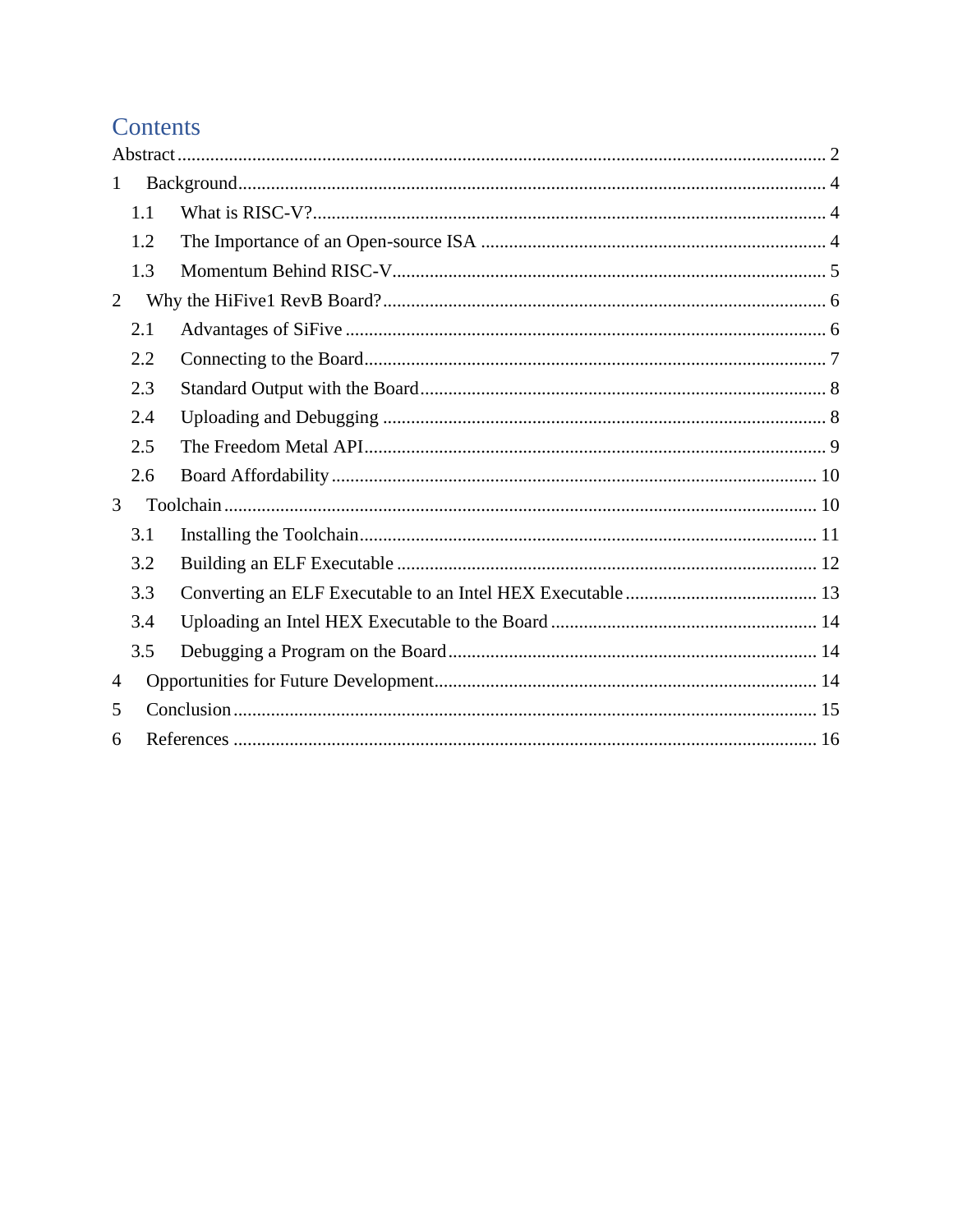## <span id="page-4-0"></span>1 Background

RISC-V is an open-source instruction set architecture that has been in development for over a decade (RISC-V International, n.d.). It has been steadily gaining a market over the past few years and is projected that RISC-V processors will have a revenue of more than a billion dollars by 2025 (Stewart, Kodama, Bucaille, & Crossan, 2021). Also, with support from large chip manufacturers like Intel, widespread adoption of RISC-V is clearly on the minds of one of the largest chip manufacturers in the world (Morra, 2022).

#### <span id="page-4-1"></span>1.1 What is RISC-V?

RISC-V is a free and open-source instruction set architecture, or ISA. (RISC-V International, n.d.). Development of RISC-V began in May of 2010 at the University of California, Berkeley. After several years of development, the RISC-V Foundation was created to help to foster a community around and drive early adoption of the ISA. In March of 2020, the RISC-V International Association was incorporated in Switzerland and is the organization that manages the RISC-V ISA to this day (RISC-V International, n.d.).

#### <span id="page-4-2"></span>1.2 The Importance of an Open-source ISA

Currently, two of the most popular ISAs are ARM and Intel's x86 architecture. However, these two architectures have one major thing in common: they both require a manufacturer to purchase a license in order to develop with that ISA, leading to every board ARM or x86 computer manufactured incurring an additional licensing cost. In contrast, RISC-V is an open source platform that is free for any manufacturer to use.

Since RISC-V is open source, manufacturers can add or extend the existing ISA's functionality to meet their needs (Cording, 2021). There is space reserved within the base RISC-V ISA for any custom instructions that a manufacturer may want to incorporate. Also, in the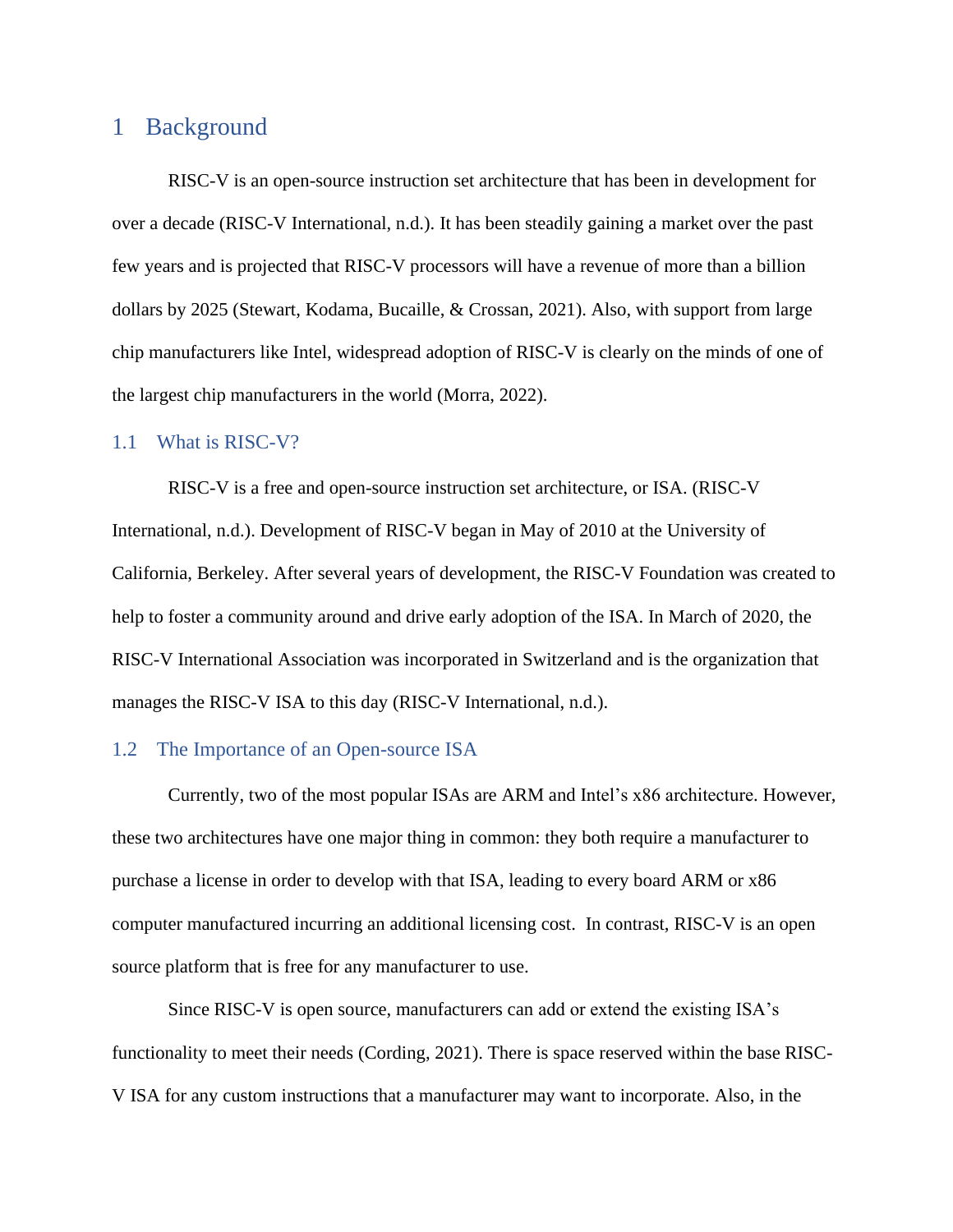spirit of open source, if the manufacturer deems that their change could be beneficial to the architecture as a whole, they could consider becoming a member of RISC-V International and proposing their changes to the organization (RISC-V International, n.d.).

#### <span id="page-5-0"></span>1.3 Momentum Behind RISC-V

CPUs that use RISC-V had a revenue of less than \$200 million in 2019, and, in 2021, they had a revenue of over \$400 million (Stewart, Kodama, Bucaille, & Crossan, 2021). Deloitte Insights projects that RISC-V will continue this growth for the next few years, with them projecting a revenue of over \$1 billion in 2025. RISC-V is here to stay and is only going to continue to chip away at a market that has been controlled by x86 and ARM for years.



In addition to general momentum that has been growing around RISC-V, the ISA is also looking to receive a bump from one of the largest players in chip manufacturing: Intel. In February of 2022, Intel announced a plan to try increase domestic production of chips with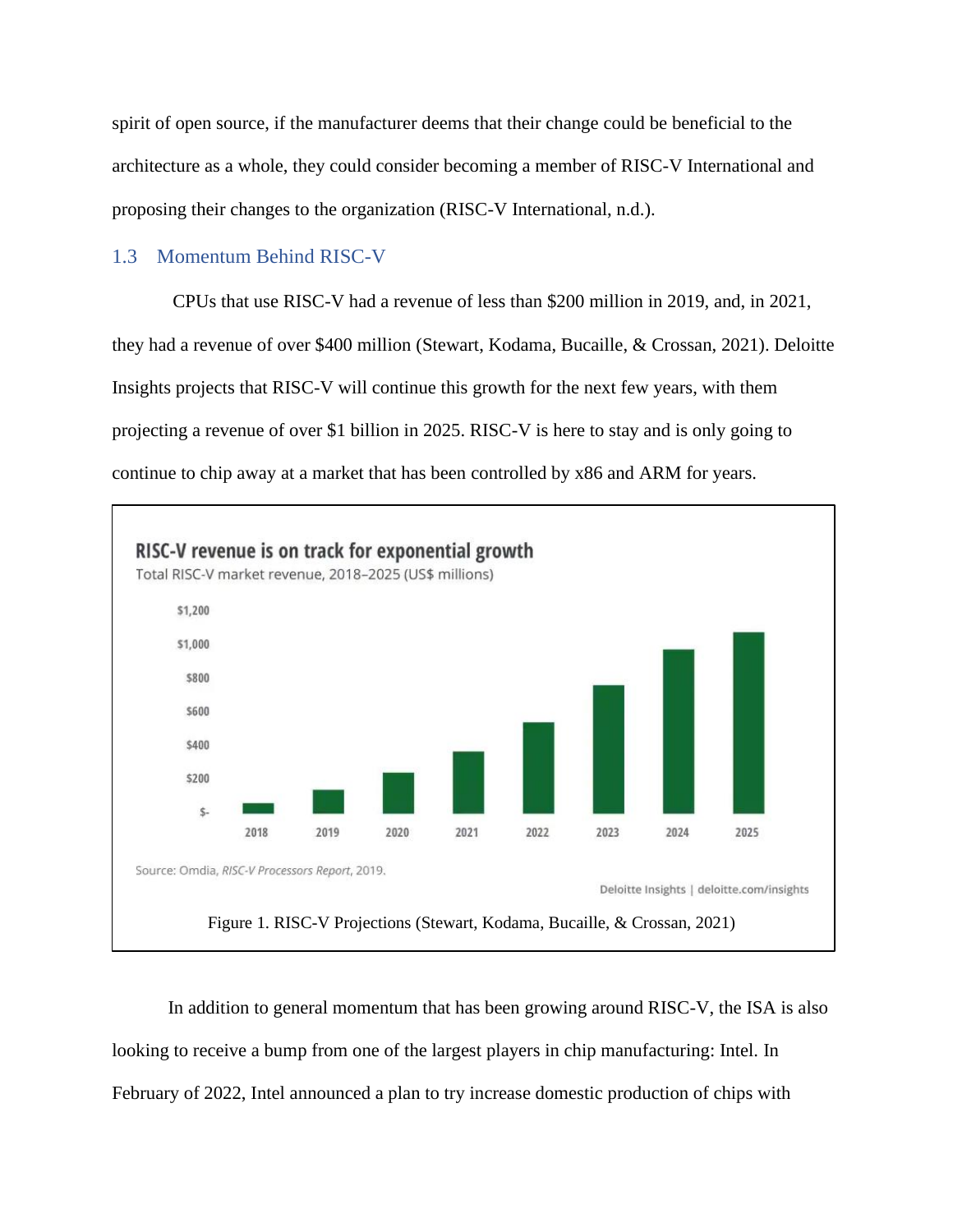several large investments (Morra, 2022). Part of this investment strategy is a \$1 billion investment into companies that are trying to strengthen the ecosystem around RISC-V and encourage its adoption (Morra, 2022).

### <span id="page-6-0"></span>2 Why the HiFive1 RevB Board?

The HiFive1 RevB was selected for this research because of its simple hardware interface, convenient API, reasonable price, along with other benefits. The manufacturer of the board, SiFive, provides a lightweight API, Freedom Metal, that enables bare-metal application development (SiFive, 2019). In addition, the board is also equipped with Segger J-Link, which allows for easy debugging (SEGGER, n.d.). Uploading programs, debugging, and powering the board can all be accomplished with a simple micro-USB cable. Finally, the board is priced similarly to other embedded devices like the Raspberry Pi and, because of the benefits previously listed, makes itself a very intriguing option for students and courses that rely on an embedded device for labs and exercises.

#### <span id="page-6-1"></span>2.1 Advantages of SiFive

SiFive was founded by the inventors of RISC-V (SiFive, n.d.). The company was founded in 2015 as a way for the creators of RISC-V to pair their open source architecture with custom boards and software that make developing for RISC-V much easier (SiFive, n.d.). SiFive's close relationship with RISC-V is a major benefit to, not only the boards that they develop, but also to the software and tools that the company develops to make working with their boards much easier. SiFive produces several tools for working with their boards like a GNU embedded toolchain, the Freedom E SDK, and the FreedomStudio IDE.

The GNU embedded toolchain that is provided by SiFive provides many of the common tools that developers of low-level software will be familiar with. The toolchain contains all of the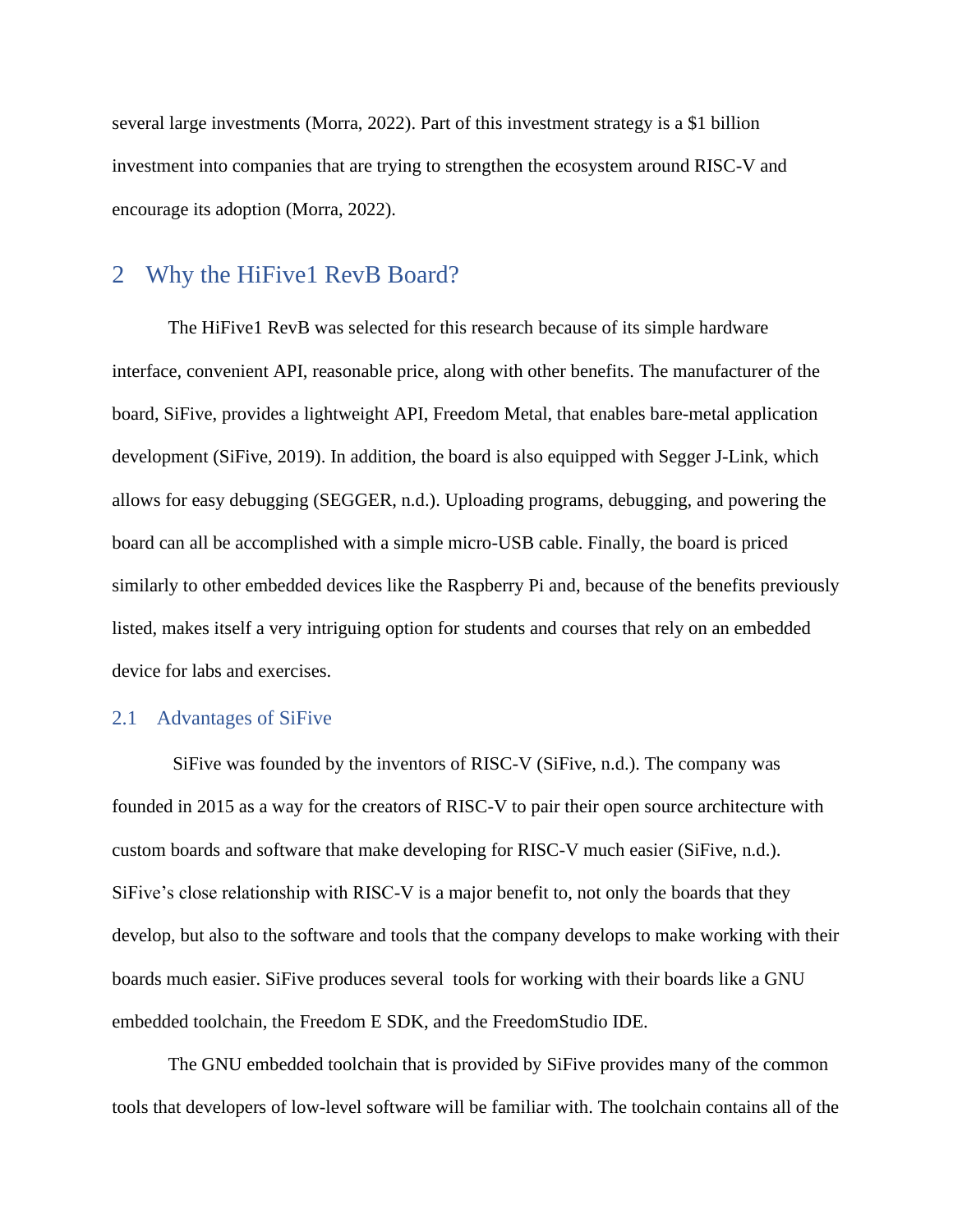tools that SiFive has determined are necessary to compile and debug programs on their boards. This includes tools like *gcc*, *g++*, *gdb*, *ld*, *objcopy*, *objdump*, and many more (SiFive, n.d.). This provides developers with an easy source for all of the tools that they should need to work with their board.

If a developer is looking for some useful scripts and example programs for learning about developing with the board, SiFive provides the Freedom E SDK. This SDK, which currently only supports development in Linux environments, removes the need for the developer to even use any of the toolchain tools directly. The SDK handles building, uploading, and debugging with a few commands that accept command line parameters for selecting the program, the target board, and the configuration. In addition , the SDK also includes over 40 example programs that show how to use certain features of the Freedom Metal API and of their board.

While the Freedom E SDK simplifies much of the development process, SiFive provides another tool to tenable student software development against their platform. The FreedomStudio IDE provides all of the features that were present in the SDK, but wraps them in SiFive's own version of the Eclipse IDE. This IDE is available for Windows, Linux, and MacOSand provides simple user interfaces for tasks like building, running, and debugging. It handles standard input and output as well through an integrated serial terminal. It also includes the same example programs as the SDK but with added configuration options while creating a project. The FreedomStudio IDE is truly SiFive's way of making developing with their boards as easy of a process as possible.

#### <span id="page-7-0"></span>2.2 Connecting to the Board

One significant benefit of the HiFive1 RevB over something like a Raspberry Pi is that all interactions with the board can be accomplished with a single cable. The included micro-USB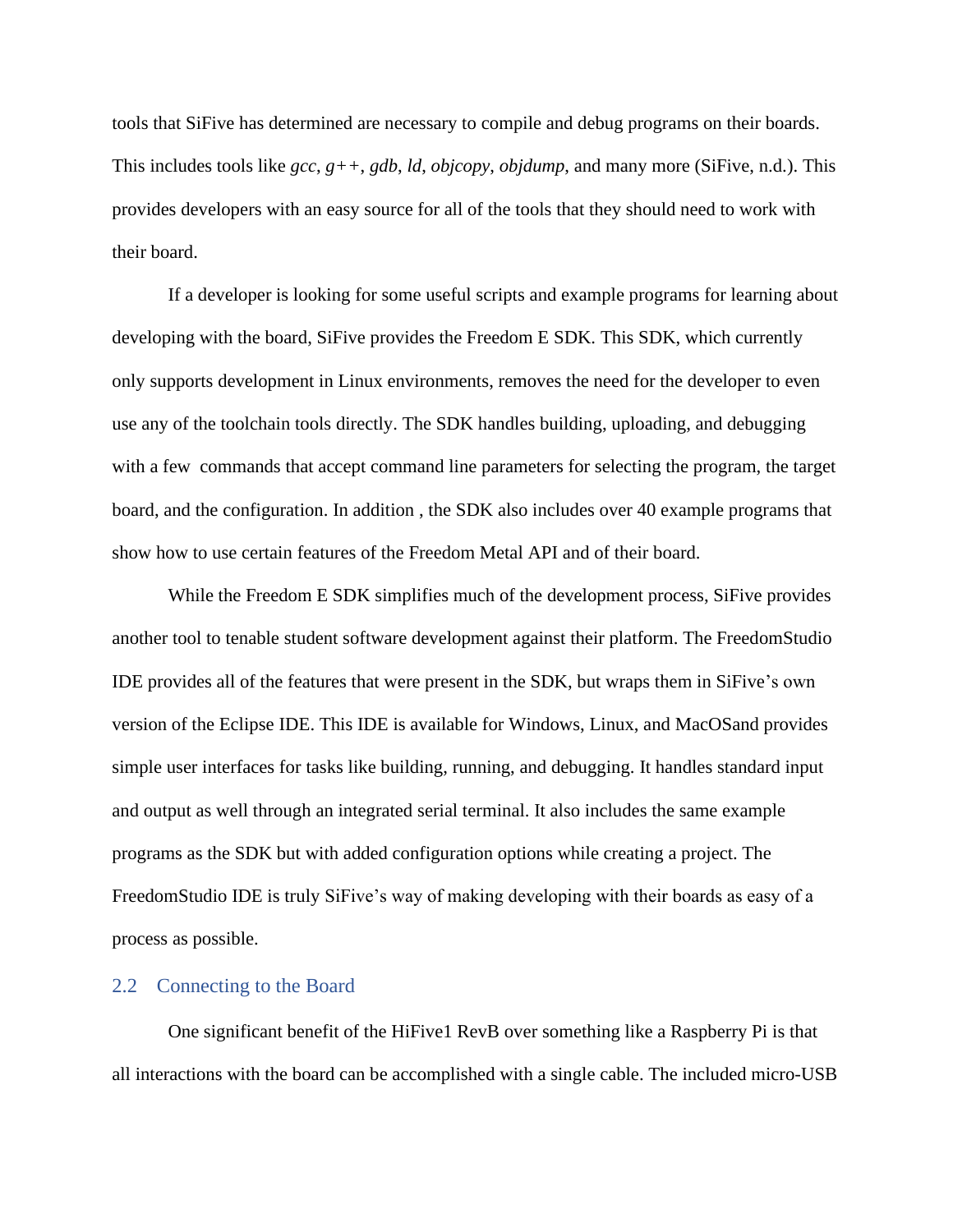cable runs from the board to the user's host machine and can handle operations like upload, debugging, serial communications, and powering the board. A Raspberry Pi requires a USB to TTL serial cable adaptor to support serial communications. In addition, the HiFive1 RevB also includes a button to restart the board; developing on the Raspberry Pi without an OS requires frequent restarts of the board, which can only be accomplished by unplugging and plugging back in the power supply. The HiFive1 RevB simplifies communication and uploading programs to the board versus alternative platforms, like the Raspberry Pi.

#### <span id="page-8-0"></span>2.3 Standard Output with the Board

Standard output for the board is handled using the a serial connection via the USB cable. In short, any application that can handle output for a serial connection should be able to show the program's output. Some examples of applications that will work for this purpose are Tera Term and PuTTY.

#### <span id="page-8-1"></span>2.4 Uploading and Debugging

Uploading a program to the HiFive1 RevB is a very easy process and can be accomplished in a couple of ways. The first way to upload a program is to use the Freedom E SDK. The SDK has a simple *upload* command, which will upload the chosen program to the board. The other way to upload is, in fact, even easier than using the SDK. When the HiFive1 RevB is connected to a computer via the micro-USB cable, it will appear in the File Explorer as an external drive. To upload a new program to the board and trigger a restart, a user can simply drag a program that they have built to the external drive labeled *HiFive*. If the program cannot be successfully uploaded, then the board will revert back to the previously installed program and begin executing.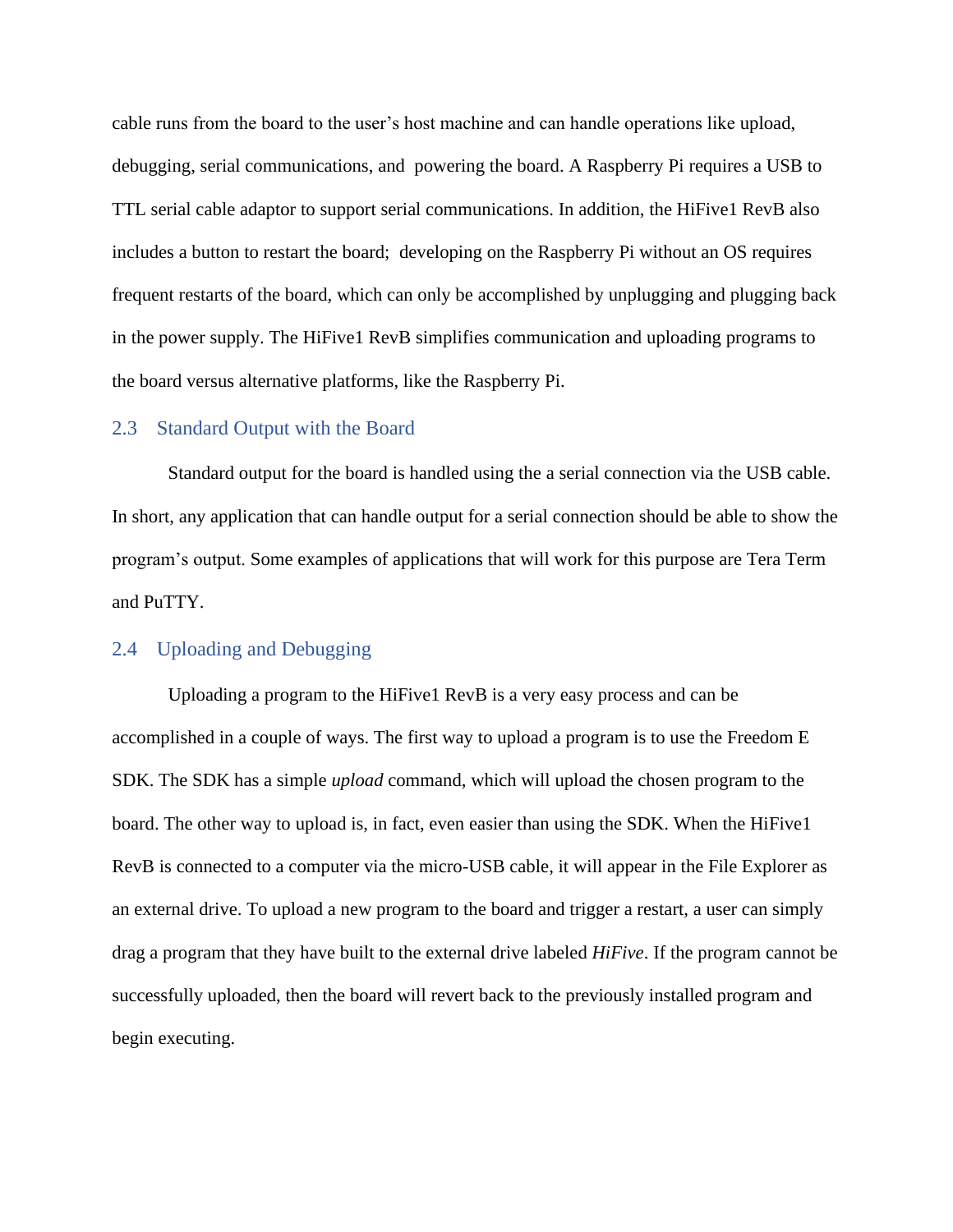The HiFive1 RevB uses Segger J-Link to support debugging. To utilize this feature, a user must download Segger's suite of tools from their website. This will include both a GUI and CLI version of the J-Link GDB Server tool. After selecting the correct target board in the GUI application, a user can start up a GDB Server for the connected board. Also, the GUI application will provide the user with the command line parameters to use if the user wants to use the CLI application instead for better automation. After the server is running, the user can launch the *gdb* tool found in the GNU embedded toolchain and connect to the server from within *gdb* using the *target extended-remote* command with the local server passed as the command's argument. Once connected, the user can use *gdb* just as they would with a program running on their host machine.

#### <span id="page-9-0"></span>2.5 The Freedom Metal API

The next major benefit of using the HiFive1 RevB is the ability to utilize the Freedom Metal API. The Freedom Metal API allows a developer to easy access to many CPU features and peripherals. There is standard documentation for all of the API's features on the API's GitHub website. In addition, there are more detailed developer guides for more general concepts like exception handling, interrupt handling, and standard I/O.

The Freedom Metal API provides access to several commonly used architectural features and communication interfaces. A developer can define metal constructors and destructors, which will execute before and after the program's *main* function, respectively. A developer can also toggle and set the board's integrated LED using functions from the API. A developer can also perform actions on any of the board's GPIO pins. The API provides functions to enable the L2 cache or set the L2 cache's associativity. In addition, there are functions and structs to support interrupts, time, locks, and many more features.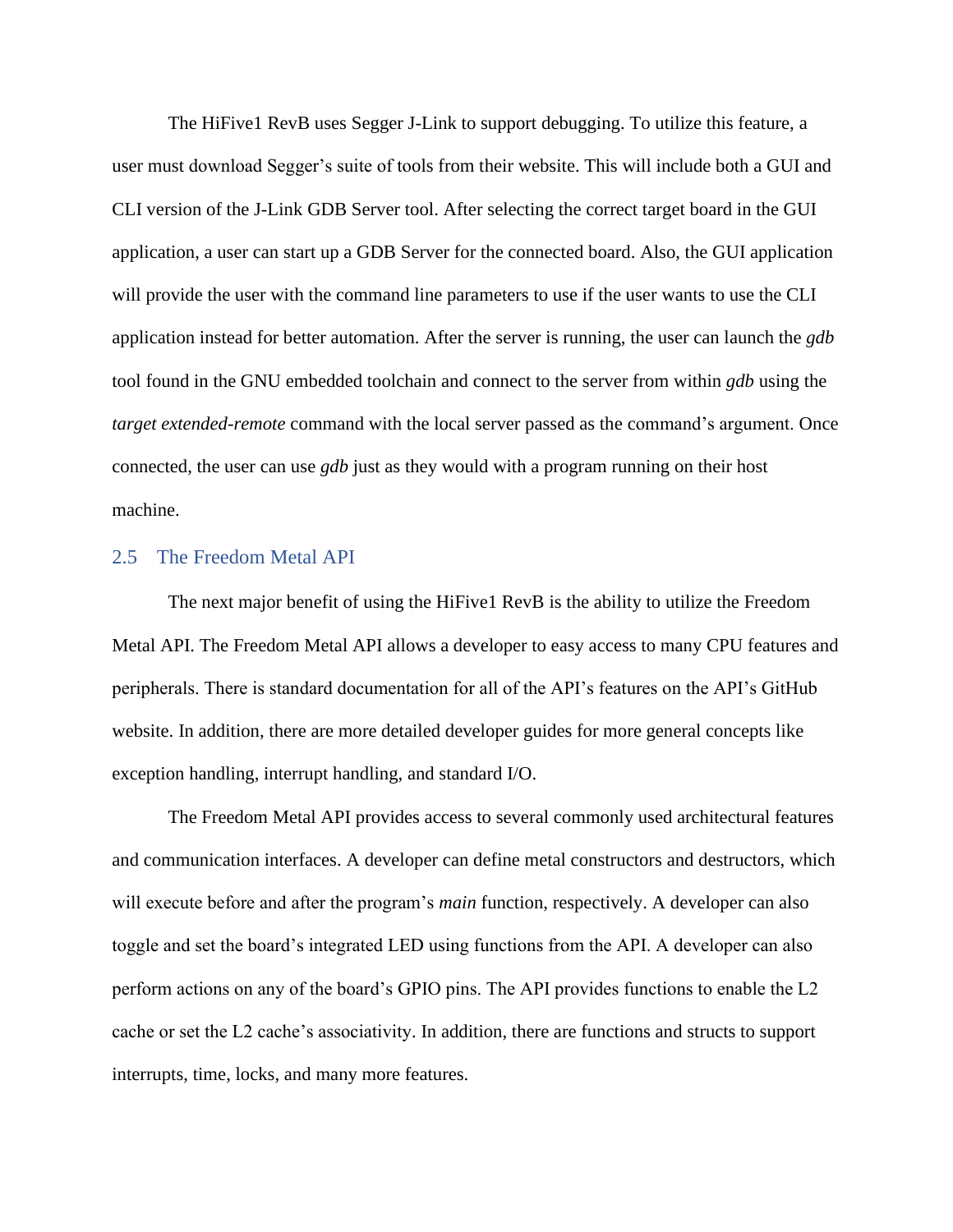#### <span id="page-10-0"></span>2.6 Board Affordability

One final noteworthy feature of the HiFive1 RevB is its price. The board currently costs only \$59 on SiFive's website. While there may be cheaper embedded devices, many do not have the ease of use and rich feature set that SiFive has provided here. And for a price that is cheaper than most college textbooks, it does not seem to be an expense that would hinder students from using it in a course.

### <span id="page-10-1"></span>3 Toolchain

While developing with the HiFive1 RevB can be done just by using the tools provided by SiFive, part of this research involved producing several scripts to simplify many of the common actions that users would have to perform while working on the device. PowerShell scripts have been developed for building an executable ELF file for a program, converting an executable ELF file to the Intel HEX format that is required to upload to the board, uploading a file to the board, and debugging the program that is currently running on the device. In addition, there is also an install script which simplifies the process of installing dependencies like the GNU embedded toolchain and the aforementioned scripts.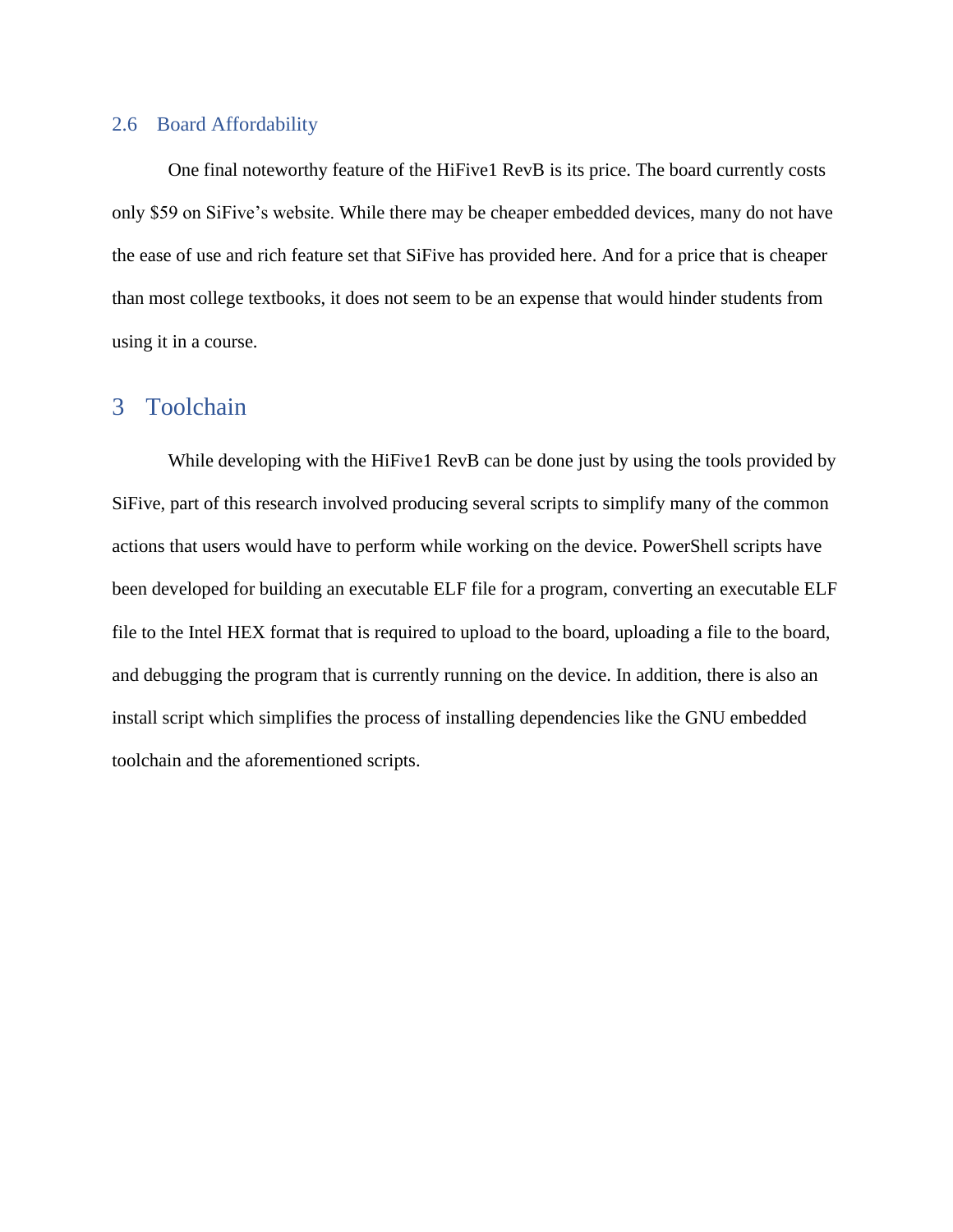

#### <span id="page-11-0"></span>3.1 Installing the Toolchain

Almost all the tools that are needed to work with the HiFive1 RevB are available in the HiFive1 RevB Development Tools repository [\(https://github.com/lucas-phillips/hifive1-revb](https://github.com/lucas-phillips/hifive1-revb-development-tools)[development-tools\)](https://github.com/lucas-phillips/hifive1-revb-development-tools). To install the tools and dependencies, first download the latest released ZIP file from the *Releases* page on GitHub. Once downloaded, simply extract the archive and open a PowerShell terminal from the new folder that was created. From there, run *./install.sh* and pass it the location you want to install to as the only argument. For example, one could run something like: *./install.sh C:/RISCV-Tools*. This will create the directory if needed and install the tools under it. It will also add the tool scripts to the *Path* environment variable so that they can be referenced from any working directory. This installation process will install the PowerShell scripts, the GNU embedded toolchain, and a version of the Freedom Metal dependencies that is built for the HiFive RevB. Finally, to support debugging on the board, you need to download SEGGER's suite of J-Link tools from their website. Figure 3 shows how this command may execute on a user system.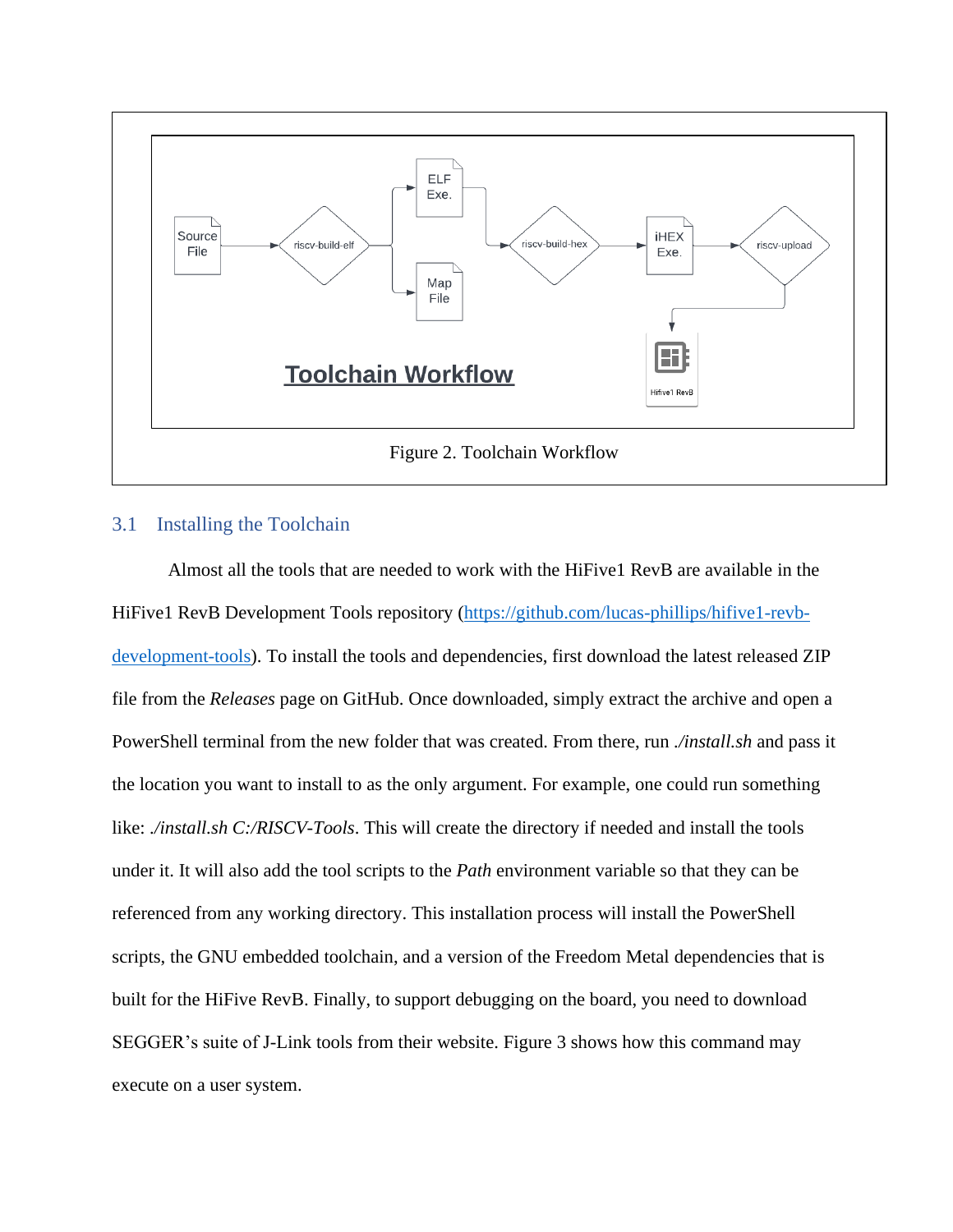|                                                   | Directory: C:\                                                |               |                                 |                                                                                                                                                        |  |  |  |
|---------------------------------------------------|---------------------------------------------------------------|---------------|---------------------------------|--------------------------------------------------------------------------------------------------------------------------------------------------------|--|--|--|
| Mode                                              |                                                               | LastWriteTime | <b>Length Name</b>              |                                                                                                                                                        |  |  |  |
| <u>eyesyası</u><br>$d$ ----<br>Folder was created | 4/13/2022 9:59 PM                                             |               | <b>Example 2018 RISCV-Tools</b> |                                                                                                                                                        |  |  |  |
|                                                   | Directory: C:\RISCV-Tools                                     |               |                                 |                                                                                                                                                        |  |  |  |
| Mode                                              |                                                               | LastWriteTime | <b>Length Name</b>              |                                                                                                                                                        |  |  |  |
| $d$ ----<br>$d$ ----<br>$d$ ----                  | 4/13/2022 9:59 PM <b>a</b> freedom-metal<br>4/13/2022 9:59 PM |               |                                 | 4/13/2022 9:59 PM <b>a</b> riscv-toolchain<br><b>Exercise Exercise Priscussingle Priscussing Priscussing Priscussing Priscussing Priscussing Prior</b> |  |  |  |
|                                                   | hifivel-revb-development-tools.git > 0 7main = @ +1 > 0       |               |                                 |                                                                                                                                                        |  |  |  |

### <span id="page-12-0"></span>3.2 Building an ELF Executable

This script executes the GNU embedded toolchain's version of the *gcc* command. While it only executes one command, when running *gcc* in FreedomStudio or the Freedom E SDK, the tools pass about 25 flags to the command, so it would be inconvenient for the user to type those flags out for every execution. This script executes the *gcc* command with all of the correct flags for a program on the HiFive1 RevB and only requires the user to input a source file and an output file. The user can optionally also pass any other flags or command line parameters that they want to pass directly to the *gcc* command. An example of this command could be: *riscvbuild-elf -sourceFile input.c -outputFile output.elf* (as seen in Figure 2). Figure 4 shows how this command may execute on a user system.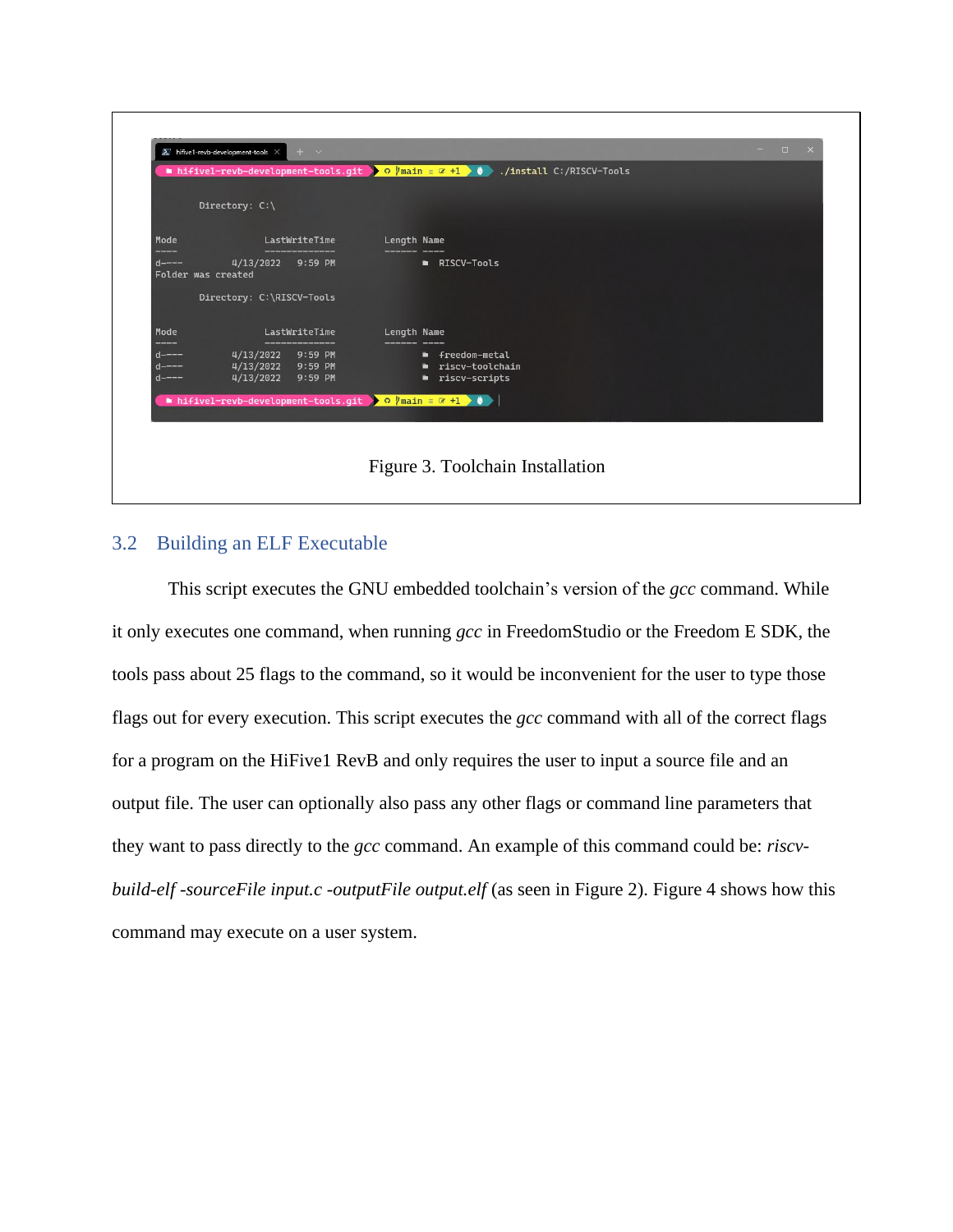|                         | ■ ThesisWorkspace → ●<br>■ ThesisWorkspace → ●<br><b>ls</b>                                                           | riscv-build-elf -sourceFile sifive-welcome.c -outputFile sifive-welcome.elf |  |
|-------------------------|-----------------------------------------------------------------------------------------------------------------------|-----------------------------------------------------------------------------|--|
|                         |                                                                                                                       | Directory: C:\Users\lucas\OneDrive\Documents\ThesisWorkspace                |  |
| Mode                    | LastWriteTime                                                                                                         |                                                                             |  |
| <u>magasayang m</u>     | <u> Bergera von der Stadt anderen Bergera von der Stadt anderen Bergera von der Stadt anderen Bergera von der Sta</u> | Length Name<br>_______________________                                      |  |
| $-a$ ---                | 10/29/2021<br>$2:02$ AM                                                                                               | 4613 C sifive-welcome.c                                                     |  |
| $- a - - -$<br>$-a ---$ | 4/13/2022 10:03 PM<br>4/13/2022 10:03 PM                                                                              | 326032 a sifive-welcome.elf<br>338547 h sifive-welcome.elf.map              |  |
|                         |                                                                                                                       |                                                                             |  |
|                         | $\blacksquare$ ThesisWorkspace $\blacktriangleright$ $\blacklozenge$                                                  |                                                                             |  |

### <span id="page-13-0"></span>3.3 Converting an ELF Executable to an Intel HEX Executable

This script executes the GNU embedded toolchain's version of the ObjCopy command. In order to install a program onto the HiFive1 RevB, the program must be in the Intel HEX format rather than the ELF format that the *gcc* command produces. Converting the program to this format is easily accomplished using the *objcopy* command and passing it an output target of *ihex*. While this is a fairly simple process, a script is provided to make it even easier. Simply pass the input and output files to the command. For example: *riscv-build-hex -sourceFile input.elf outputFile output.hex* (as seen in Figure 2). Figure 5 shows how this command may execute on a user system.

|                       | Directory: C:\Users\lucas\OneDrive\Documents\ThesisWorkspace                   |               |             |                                                                |  |
|-----------------------|--------------------------------------------------------------------------------|---------------|-------------|----------------------------------------------------------------|--|
| Mode<br>----          |                                                                                | LastWriteTime | Length Name |                                                                |  |
| -a---                 | 10/29/2021                                                                     | $2:02$ AM     |             | 4613 C sifive-welcome.c                                        |  |
| $-a---$<br>$-2 - - -$ | 4/13/2022 10:03 PM<br>4/13/2022 10:03 PM                                       |               |             | 326032 B sifive-welcome.elf<br>338547 M sifive-welcome.elf.map |  |
| $-a$ ---              | 4/13/2022 10:05 PM                                                             |               |             | 94875 a sifive-welcome.hex                                     |  |
|                       | $\blacksquare$ ThesisWorkspace $\blacktriangleright$ ( $\blacktriangleright$ ) |               |             |                                                                |  |

٦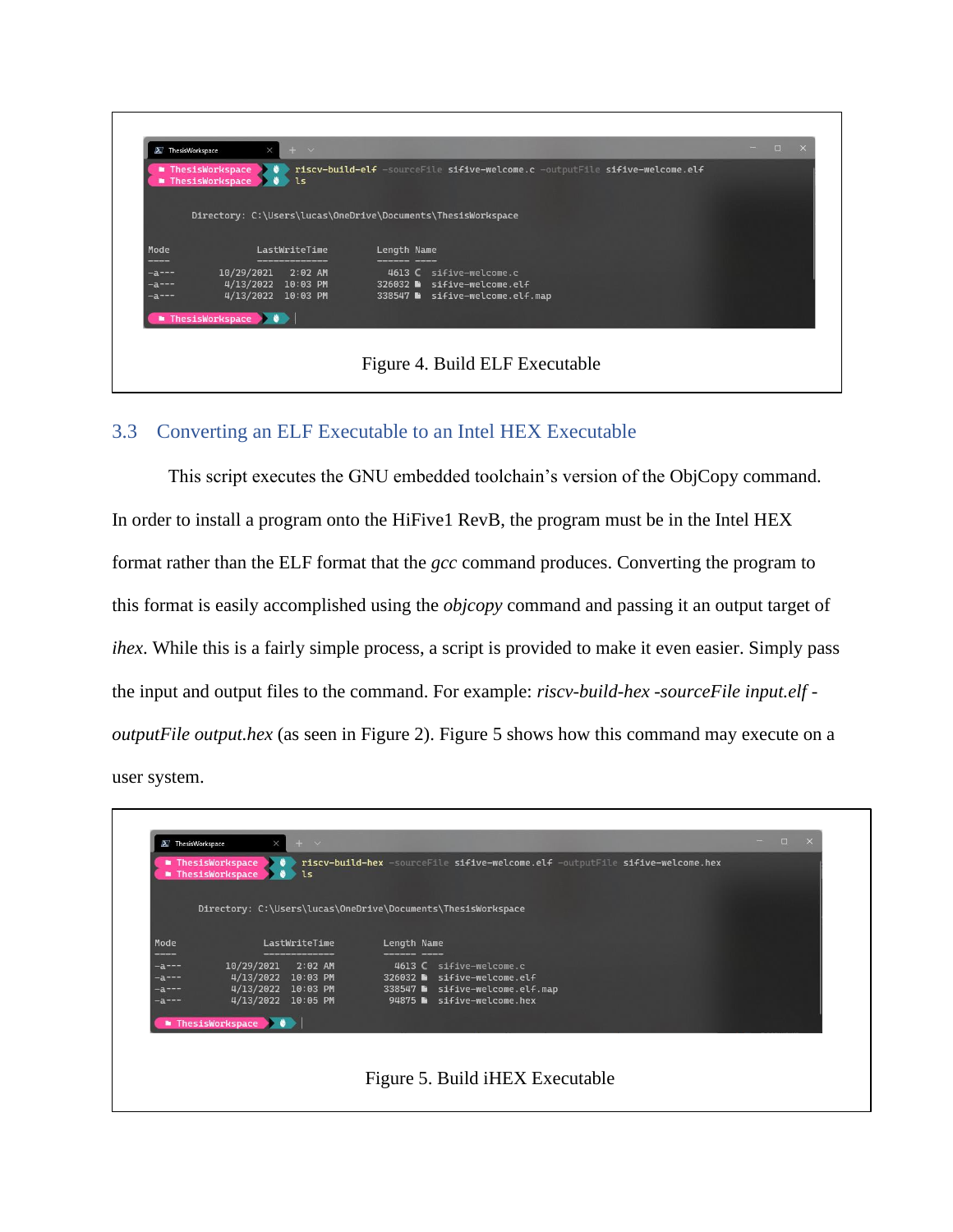#### <span id="page-14-0"></span>3.4 Uploading an Intel HEX Executable to the Board

As previously mentioned, there are a few ways to upload a program to the HiFive1 RevB board. The easiest method is likely to simply copy the file onto the HiFive external drive in the File Explorer. However, if the user would prefer to remain in the command line, they can utilize the upload script to accomplish the same thing. They only need to specify the drive letter that is associated with their board and the file they would like to upload. For example: *riscv-upload sourceFile upload.hex -driveLetter D* (as seen in Figure 2).

#### <span id="page-14-1"></span>3.5 Debugging a Program on the Board

Firstly, make sure you have installed SEGGER's suite of J-Link tools from their website in order to debug the board. This script launches the J-Link GDB Server CLI application in a separate process and passes it the parameters necessary to debug on the HiFive1 RevB. Then, it will launch *gdb* from the GNU embedded toolchain and automatically connect it to the default port on localhost where the server should have launched. If the server launched on something other than the default port, the user may have to manually run: *target extended-remote localhost: <port>* from within their *gdb* session. Once within the *gdb* session, the user should be able to do any debug actions that they would be able to do from a *gdb* session of a program running on their machine. The user may also want to consider loading the symbols for the program by calling the *gdb* command *symbol-file* and passing it the ELF file that was generated.

## <span id="page-14-2"></span>4 Opportunities for Future Development

One major improvement that could be made to the toolchain is to rework the installation process. Currently, the GitHub repository includes two large zip files that are required for the toolchain to work. These files are currently stored using Git LFS, but GitHub has applied some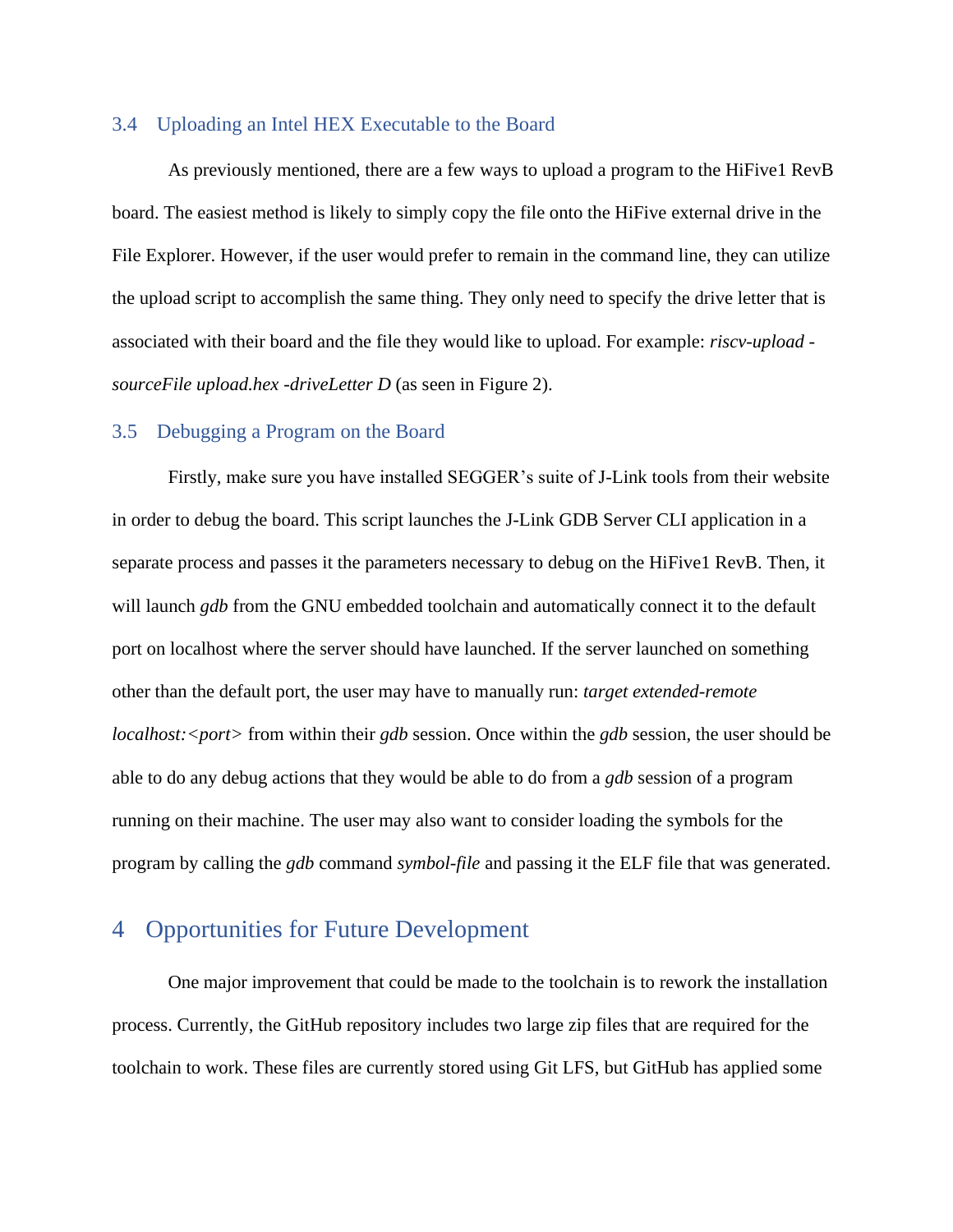limitations to Git LFS which mean that this current implementation will not scale very well if the repository is cloned often. There are a few ways to achieve this, but the most straight forward may just be to host those zip files at another location and ensure that the user downloads them before the run the install script.

Another area of improvement would be to manage source files that are not executables. Currently, the toolchain does not support linking any object files with the executable source code. It would be beneficial to avoid requiring the user to put all of their source code into one file. This would likely only involve adding an extra flag to accept any other files that need to be linked and including those files in the script's invocation of *gcc*.

## <span id="page-15-0"></span>5 Conclusion

While RISC-V has grown a lot in popularity over the past few years, RISC-V devices still lack many of the conveniences that ARM devices like a Raspberry Pi enjoy. The toolchain developed alongside this research intends to make developing on a RISC-V device as approachable to a student, or any user, as possible. Investments from large chip manufacturers like Intel indicate that now is a perfect time to start getting students accustomed to RISC-V, so that they will be comfortable when they see it after graduation.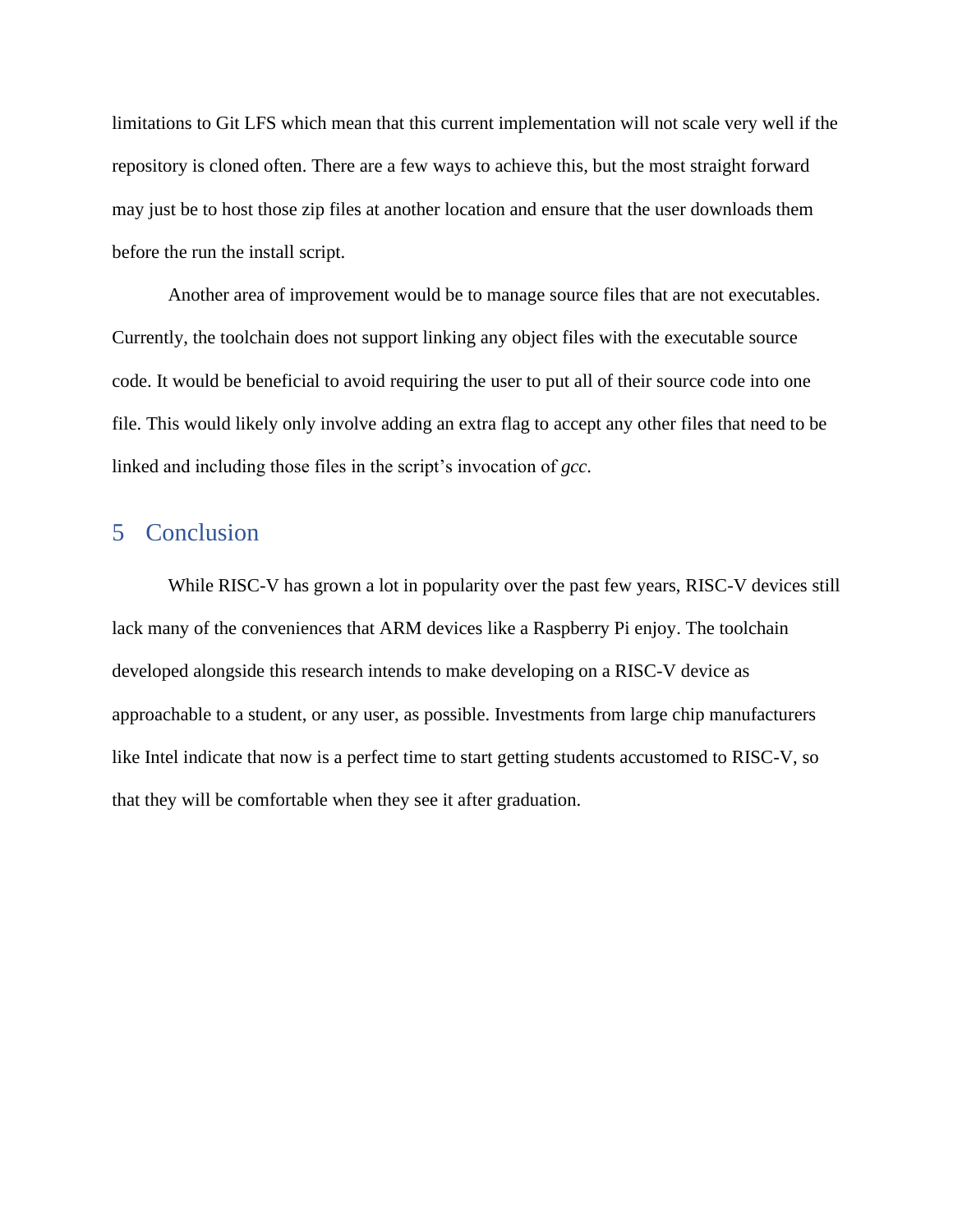## <span id="page-16-0"></span>6 References

- Cording, S. (2021, April 5). *What Is RISC-V?* Retrieved from Elektor Magazine: https://www.elektormagazine.com/articles/what-is-risc-v
- Giorgi, R., & Mariotti, G. (2019). WebRISC-V: A Web-Based Education-Oriented RISC-V Pipeline Simulation Environment. *Proceedings of the Workshop on Computer Architecture Education*, 1-6. doi:https://doi.org/10.1145/3338698.3338894
- Greengard, S. (2020). Will RISC-V revolutionize computing? *Communications of the ACM, 63*(5), 30-32. doi:https://doi.org/10.1145/3386377
- Morra, J. (2022, February 14). *Intel Launches \$1 Billion Fund to Build Foundry Ecosystem, Backs RISC-V*. Retrieved from Electronic Design: https://www.electronicdesign.com/technologies/embeddedrevolution/article/21216435/electronic-design-intel-launches-1-billion-fund-to-buildfoundry-ecosystem-backs-riscv
- RISC-V International. (n.d.). *About RISC-V*. Retrieved from RISC-V: https://riscv.org/about/ SEGGER. (n.d.). *J-Link Debug Probes by SEGGER*. Retrieved from SEGGER:

https://www.segger.com/products/debug-probes/j-link/

SiFive. (2019). *Freedom Metal*. Retrieved from SiFive: https://sifive.github.io/freedom-metaldocs/introduction.html

SiFive. (n.d.). *About SiFive*. Retrieved from https://www.sifive.com/about

SiFive. (n.d.). *Freedom Tools*. Retrieved from GitHub: https://github.com/sifive/freedom-tools

Stewart, D., Kodama, E., Bucaille, A., & Crossan, G. (2021, December 1). *RISC-y business: Could open chip standard RISC-V gain traction against dominant incumbents?* Retrieved